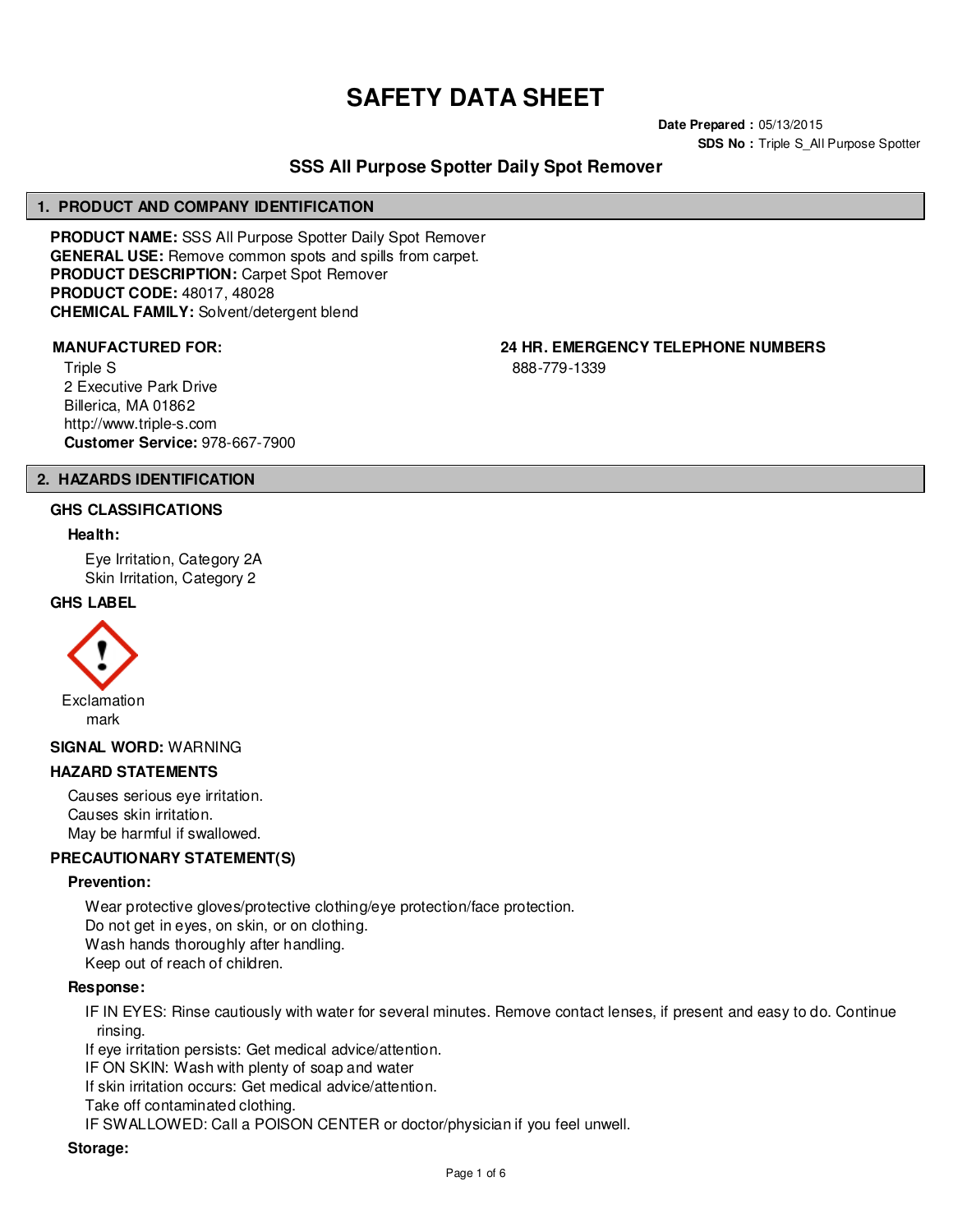Store in a closed container.

# **Disposal:**

Dispose of contents/container according to all local, state and Federal regulations.

# **EMERGENCY OVERVIEW**

**PHYSICAL APPEARANCE:** Clear Liquid

**IMMEDIATE CONCERNS:** Eye & Skin irritant

# **POTENTIAL HEALTH EFFECTS**

**EYES:** Contact causes severe eye irritation.

**SKIN:** Contact may cause moderate to severe irritation.

# **SKIN ABSORPTION: None Expected.**

**INGESTION:** Although of moderate to low toxicity, ingestion can cause gastrointestinal irritation, nausea, vomiting, diarrhea, and possible death.

**INHALATION:** Mist is irritating to nose, throat and lungs.

# **REPRODUCTIVE TOXICITY**

**TERATOGENIC EFFECTS:** None known.

**CARCINOGENICITY:** No listed substance

**MUTAGENICITY:** None known.

**MEDICAL CONDITIONS AGGRAVATED:** Previous skin conditions such as dermatitis may be aggrevated.

**ROUTES OF ENTRY:** Eye, skin, ingestion.

**CANCER STATEMENT:** None

**WARNING CAUTION LABELS:** Irritant

**PHYSICAL HAZARDS:** None Expected.

# **3. COMPOSITION / INFORMATION ON INGREDIENTS**

| <b>Chemical Name</b>                                                        | $Wt.\%$   | <b>CAS</b> |
|-----------------------------------------------------------------------------|-----------|------------|
| Diethylene Glycol Butyl Ether                                               | $10 - 15$ | 112-34-5   |
| 2-Propenoic acid, methyl ester, reaction products with 2-ethyl-1-hexanamine | $0 - 5$   | 68610-44-6 |
| Tetrasodium ethylenediamine tetraacetate                                    | $0 - 5$   | 64-02-8    |
| Isopropanol                                                                 | $0 - 1$   | 67-63-0    |
| Fragrance                                                                   | $0 - 1$   | N/A        |
| Water                                                                       | $80 - 85$ | 7732-18-5  |

#### **4. FIRST AID MEASURES**

**EYES:** Immediately flush eyes with water for at least 15 minutes, while holding eyelids open. Remove contact lenses, if present, after the first 5 minutes, then continue rinsing eye. Seek medical attention immediately.

**SKIN:** Wash with soap and water. Get medical attention if irritation develops or persists.

**INGESTION:** Get immediate medical attention. Do not induce vomiting unless instructed to do so by poison center or physician.

**INHALATION:** Remove victim to fresh air and monitor. Seek medical advise if irritation persists.

# **SIGNS AND SYMPTOMS OF OVEREXPOSURE**

**EYES:** Burning sensation with tearing, redness.

**SKIN:** Burning sensation, redness.

**SKIN ABSORPTION: Not Established** 

**INGESTION:** Irritation of mouth, throat, along with stomach upset, vomiting.

**INHALATION:** Irritation of nose, throat and lungs with coughing, sneezing, possible difficulty breathing.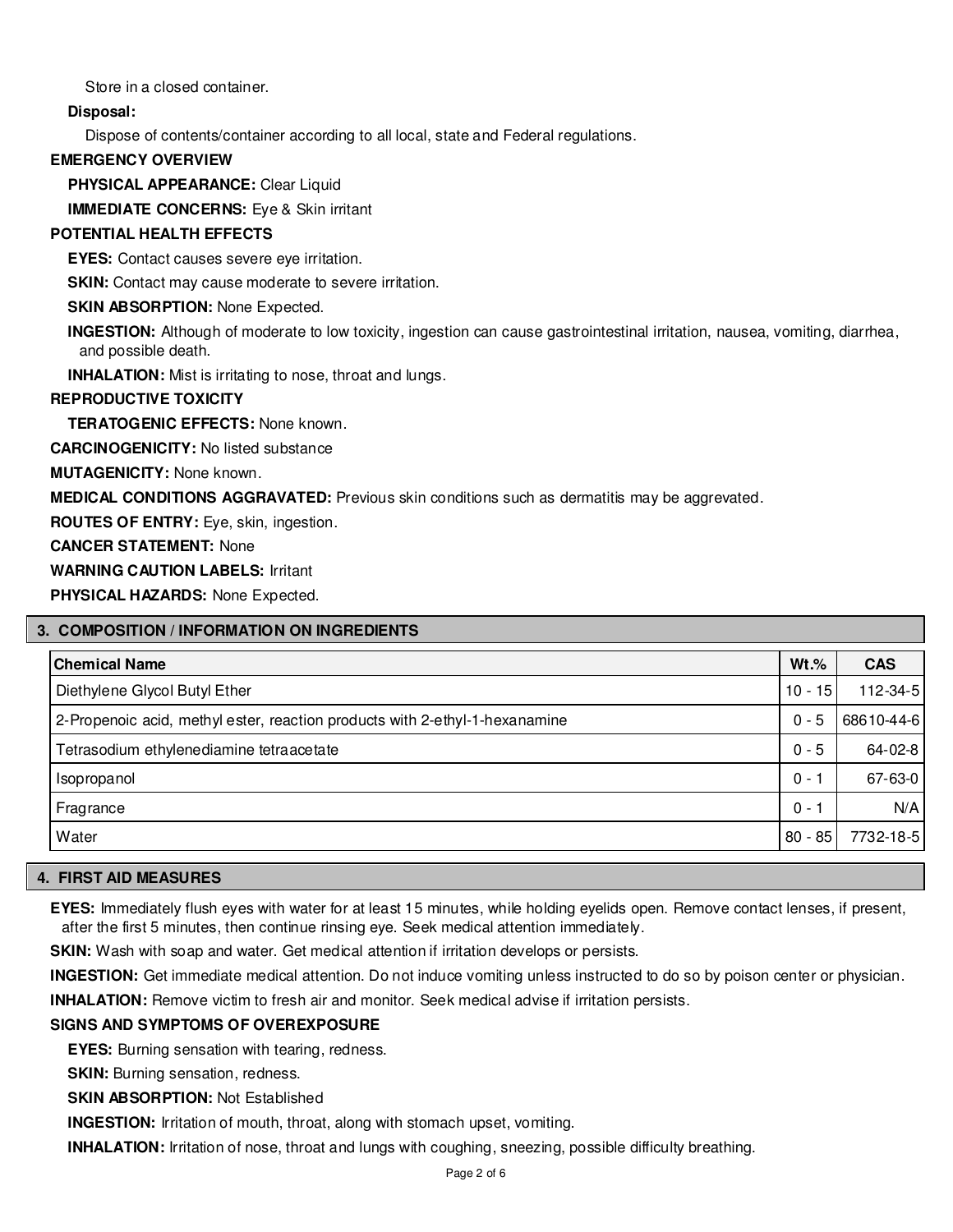**ACUTE TOXICITY:** Severely irritating to eyes. Causes moderate to severe skin irritation. Harmful if swallowed.

#### **5. FIRE FIGHTING MEASURES**

**FLAMMABLE CLASS:** NA = Not Applicable

**GENERAL HAZARD:** NA = Not Applicable

**EXTINGUISHING MEDIA:** Not required. Water based material.

#### **6. ACCIDENTAL RELEASE MEASURES**

**SMALL SPILL:** Avoid walking in product. Wipe up or otherwise flush small spills to sanitary sewer.

**LARGE SPILL:** Avoid walking in material. Prevent product from entering into stream, soil, storm sewer or other bodies of water.

#### **ENVIRONMENTAL PRECAUTIONS**

**WATER SPILL:** Avoid discharges into open waterways.

**LAND SPILL:** Avoid discharge to soil.

**GENERAL PROCEDURES:** Isolate spill or leak area immediately. Keep unauthorized personnel away. Do not touch or walk through spilled material. Prevent entry into waterways, sewers, or confined areas. Absorb with dry earth, sand or other noncombustible material and transfer to containers.

**SPECIAL PROTECTIVE EQUIPMENT:** Eye protection, rubber gloves, rubber boots to protect feet.

#### **7. HANDLING AND STORAGE**

**GENERAL PROCEDURES:** Close container after use.

**HANDLING:** Wear eye protection, rubber gloves when handling concentrate.

**STORAGE:** Store in area inaccessible to children.

**STORAGE TEMPERATURE:** Store at ambient temperatures.

**STORAGE PRESSURE:** Store at ambient atmospheric pressure.

#### **8. EXPOSURE CONTROLS / PERSONAL PROTECTION**

# **EXPOSURE GUIDELINES**

| OSHA HAZARDOUS COMPONENTS (29 CFR1910.1200) |             |                        |                   |                  |                   |                     |                   |
|---------------------------------------------|-------------|------------------------|-------------------|------------------|-------------------|---------------------|-------------------|
|                                             |             | <b>EXPOSURE LIMITS</b> |                   |                  |                   |                     |                   |
|                                             |             | <b>OSHA PEL</b>        |                   | <b>ACGIH TLV</b> |                   | <b>Supplier OEL</b> |                   |
| <b>Chemical Name</b>                        |             | ppm                    | mg/m <sup>3</sup> | ppm              | mg/m <sup>3</sup> | ppm                 | mg/m <sup>3</sup> |
|                                             | <b>TWA</b>  |                        |                   | 10               |                   | 35                  | <b>NL</b>         |
| Diethylene Glycol Butyl Ether               | <b>STEL</b> |                        |                   |                  |                   | <b>NL</b>           | <b>NL</b>         |
|                                             | <b>TWA</b>  | 400                    | 980               | 200              | 490               | <b>NL</b>           | <b>NL</b>         |
| Isopropanol                                 | <b>STEL</b> |                        |                   | 400              | 960               | NL                  | <b>NL</b>         |

**ENGINEERING CONTROLS:** Use in well ventilated area.

#### **PERSONAL PROTECTIVE EQUIPMENT**

**EYES AND FACE:** Chemical splash goggles.

**SKIN:** Rubber or other chemical resistant gloves.

**RESPIRATORY:** A respirator is not needed under normal and intended conditions of product use.

**PROTECTIVE CLOTHING:** Chemical resistant outerwear (tyvek) if contact with spray or mist is anticipated.

**WORK HYGIENIC PRACTICES:** Wash with soap and water after handling. Do not eat, drink or smoke while using product.

#### **9. PHYSICAL AND CHEMICAL PROPERTIES**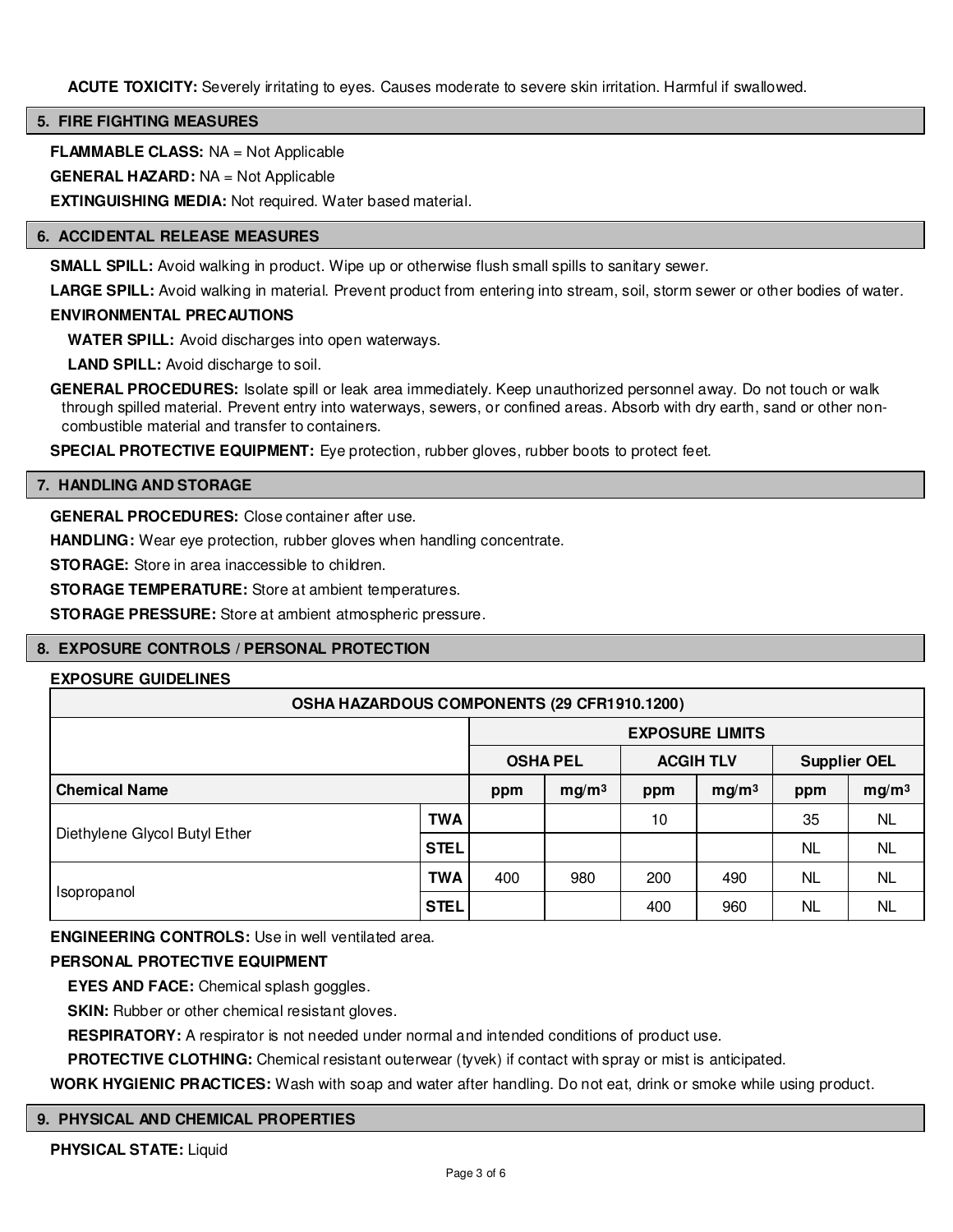**ODOR:** Pleasantly Fresh **COLOR:** Water Clear **pH:** 7.2 to 7.7 **PERCENT VOLATILE:** >90 **FLASH POINT AND METHOD:** None **FLAMMABLE LIMITS:** N/A **AUTOIGNITION TEMPERATURE:** NA = Not Applicable **VAPOR PRESSURE:** ≤ 20 mm Hg at (68°F) **VAPOR DENSITY:** ≤ 1 Air = 1 **BOILING POINT: 212° F; 100° C FREEZING POINT: 32° F; 0° C MELTING POINT:** Not Available **SOLUBILITY IN WATER:** Complete **EVAPORATION RATE:** (Water =1) 1.0 **DENSITY:** 8.68 at (68°F) **SPECIFIC GRAVITY:** 1.04 grams/ml. **VISCOSITY:** Water thin. **(VOC):** < 1.000 % by weight

#### **10. STABILITY AND REACTIVITY**

**REACTIVITY:** Stable **HAZARDOUS POLYMERIZATION:** No **STABILITY:** Stable under normal storage and use conditions. **CONDITIONS TO AVOID:** Not Established **POSSIBILITY OF HAZARDOUS REACTIONS:** None Expected. **HAZARDOUS DECOMPOSITION PRODUCTS:** None known. **INCOMPATIBLE MATERIALS:** Strong acids, oxidizers.

#### **11. TOXICOLOGICAL INFORMATION**

#### **ACUTE**

| <b>Chemical Name</b>                     | ORAL $LD_{50}$<br>(rat) | <b>DERMAL LD<sub>50</sub></b><br>(rabbit) | <b>INHALATION</b><br>$LC_{50}$ (rat) |
|------------------------------------------|-------------------------|-------------------------------------------|--------------------------------------|
| Diethylene Glycol Butyl Ether            | ~4500 mg/kg<br>(rat)    | ~ 2764 mg/kg<br>(rabbit)                  |                                      |
| Tetrasodium ethylenediamine tetraacetate | 3030 mg/kg<br>(rat)     | $> 5000$ mg/kg<br>(rabbit)                |                                      |
| Isopropanol                              | 5045 mg/kg<br>(rat)     | 12800 mg/kg<br>(rabbit)                   | 16000 ppm                            |

**EYES:** Not Established

**DERMAL LD50:** Not Established

**SKIN ABSORPTION: None Expected.** 

**ORAL LD50:** Not Established

**INHALATION LC50:** Not Established

**EYE EFFECTS:** Moderate to severe eye irritant.

**SKIN EFFECTS: Moderate skin irritant.**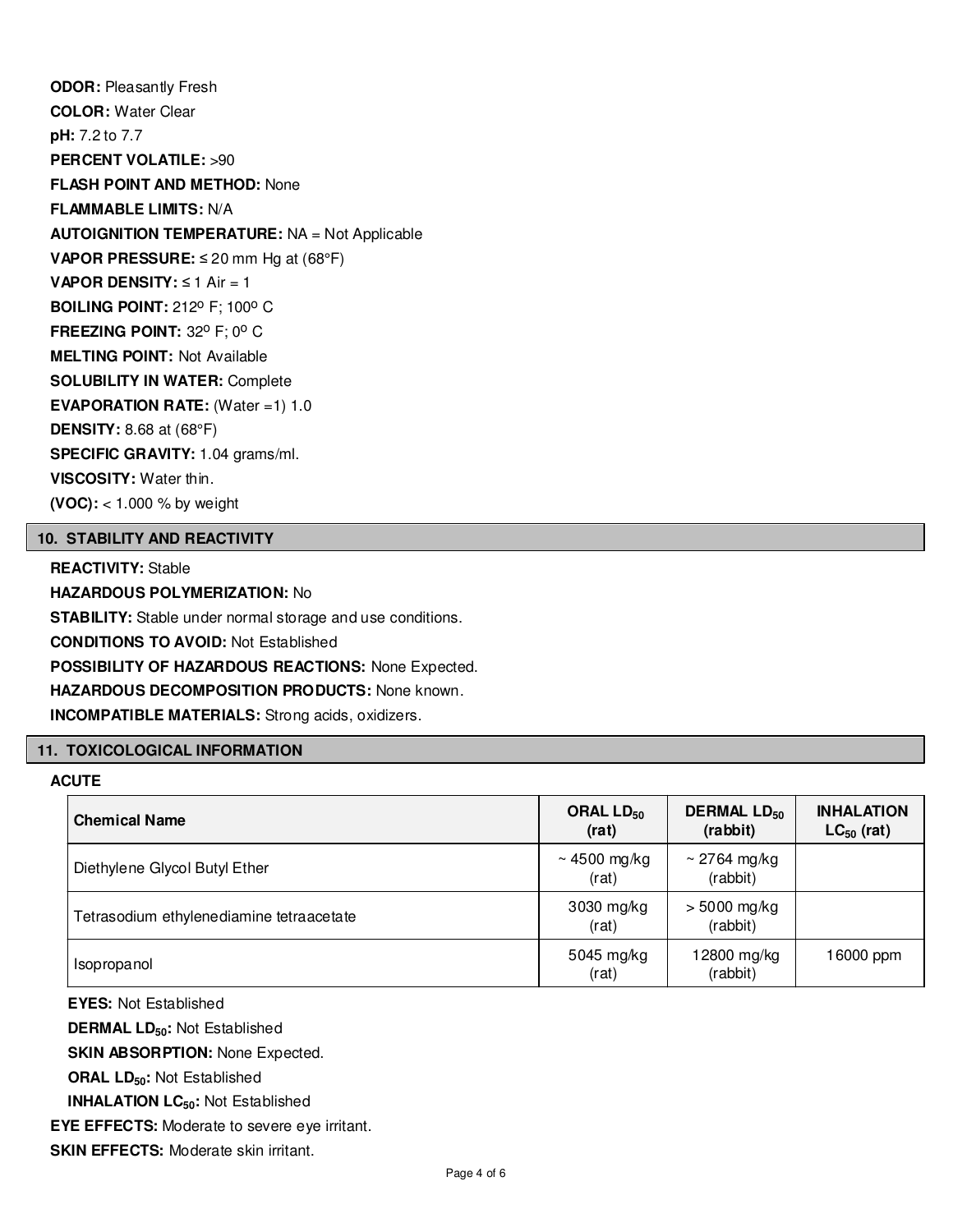# **CARCINOGENICITY**

**IARC:** No listed substance **IRRITATION:** Irritant **SENSITIZATION:** No known significant effects or critical hazards. **GENETIC EFFECTS:** No known significant effects or critical hazards. **REPRODUCTIVE EFFECTS:** No known significant effects or critical hazards. **MUTAGENICITY:** No known significant effects or critical hazards.

#### **12. ECOLOGICAL INFORMATION**

**ENVIRONMENTAL DATA:** Not Established **ECOTOXICOLOGICAL INFORMATION:** Not Established **AQUATIC TOXICITY (ACUTE):** Not Established

#### **13. DISPOSAL CONSIDERATIONS**

**DISPOSAL METHOD:** Small amounts (less than 5 gallons) may be disposed of in sanitary sewer. Consult local authorities for additional disposal information.

**FOR LARGE SPILLS:** Consult with local and state authorities for large volume disposal.

**PRODUCT DISPOSAL:** See above.

**EMPTY CONTAINER:** Rinse container with clear water. Offer container for recycling, or dispose of in trash.

**RCRA/EPA WASTE INFORMATION:** NA = Not Applicable

# **14. TRANSPORT INFORMATION**

#### **DOT (DEPARTMENT OF TRANSPORTATION)**

**PROPER SHIPPING NAME:** Cleaning Compound, not regulated.

#### **ROAD AND RAIL (ADR/RID)**

**PROPER SHIPPING NAME:** Cleaning Compound, not regulated.

#### **AIR (ICAO/IATA)**

**SHIPPING NAME:** Cleaning Compound, not regulated.

#### **VESSEL (IMO/IMDG)**

**SHIPPING NAME:** Cleaning Compound, not regulated.

#### **15. REGULATORY INFORMATION**

#### **UNITED STATES**

#### **SARA TITLE III (SUPERFUND AMENDMENTS AND REAUTHORIZATION ACT)**

**311/312 HAZARD CATEGORIES:** Health - Acute

**FIRE:** No **PRESSURE GENERATING:** No **REACTIVITY:** No **ACUTE:** Yes **CHRONIC:** No

#### **313 REPORTABLE INGREDIENTS:** None

# **EPCRA SECTION 313 SUPPLIER NOTIFICATION**

| l Chemical Name               | $Wt.\%$ | CAS         |
|-------------------------------|---------|-------------|
| Diethylene Glycol Butyl Ether | 10 -    | 15 112-34-5 |

#### **302/304 EMERGENCY PLANNING**

**EMERGENCY PLAN:** NA = Not Applicable

#### **CERCLA (COMPREHENSIVE RESPONSE, COMPENSATION, AND LIABILITY ACT)**

**CERCLA REGULATORY:** NA = Not Applicable

**TSCA (TOXIC SUBSTANCE CONTROL ACT)**